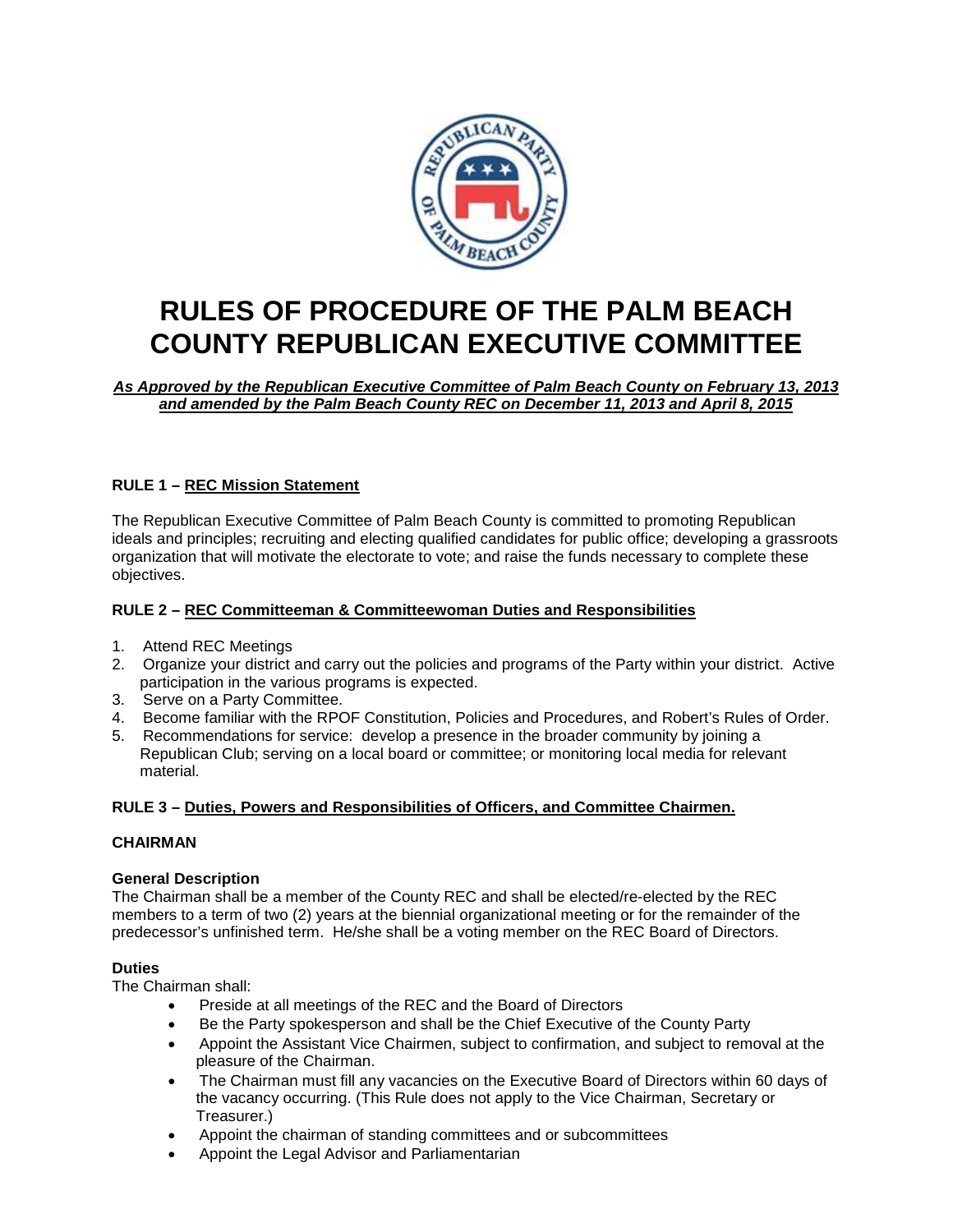- Establish or retire ad hoc committees
- Act as liaison to elected government officials
- Perform all other duties as directed by the Constitution and By-Laws of the County and State Parties and Florida Statutes

## **VICE CHAIRMAN**

## **General Description**

The Vice Chairman shall be a member of the County REC and shall be elected/reelected by the REC members to a term of two (2) years at the biennial organizational meeting or for the remainder of the predecessor's unfinished term. He/she shall be a voting member on the REC Board of Directors.

## **Duties**

The Vice Chairman shall:

- Perform all duties in the absence of the Chairman
- Perform other duties as directed by the Chairman
- Perform any other duties requested by the Chairman and required by the Republican Party of Florida, Florida Statutes, or the Palm Beach REC Constitution

## **SECRETARY**

#### **General Description**

The Secretary shall be a member of the County REC and shall be elected/reelected by the REC members to a term of two (2) years at the biennial organizational meeting or for the remainder of the predecessor's unfinished term. He/she shall be a voting member on the REC Board of Directors.

#### **Duties**

The Secretary shall:

- Be in charge of the records of the organization
- Send out notices of meetings together with minutes of the prior meeting
- Keep minutes of each meeting of the REC and its Executive Board
- Take and certify poll at each meeting
- Keep a record of meeting absences
- Maintain a current REC membership listing
- Publish a list of prospective new members after they are qualified
- File with the State Party office and County Supervisor of Elections, the names and addresses and office of any duly elected officer or district committeeman or committeewoman pursuant to State Party Rules and Florida Statutes
- File REC member loyalty oath with the State Party office and County Supervisor of Elections. File candidate loyalty oath with County Supervisor of Elections Pursuant to State Rules and Florida Statutes.
- In the absence of the Chairman and Vice Chairman preside over meetings.
- Perform any other duties requested by the Chairman and required by the Republican Party of Florida, Florida Statutes, or the Palm Beach County REC Constitution.

## **TREASURER**

## **General Description**

The Treasurer shall be a member of the County REC and shall be elected/reelected by the REC members to a term of two (2) years at the biennial organizational meeting or for the remainder of the predecessor's unfinished term. He/she shall be a voting member on the REC Board of Directors.

## **Duties**

The Treasurer shall:

- Have custody of all monies and securities
- Keep receipts and records of account to support income and expenditures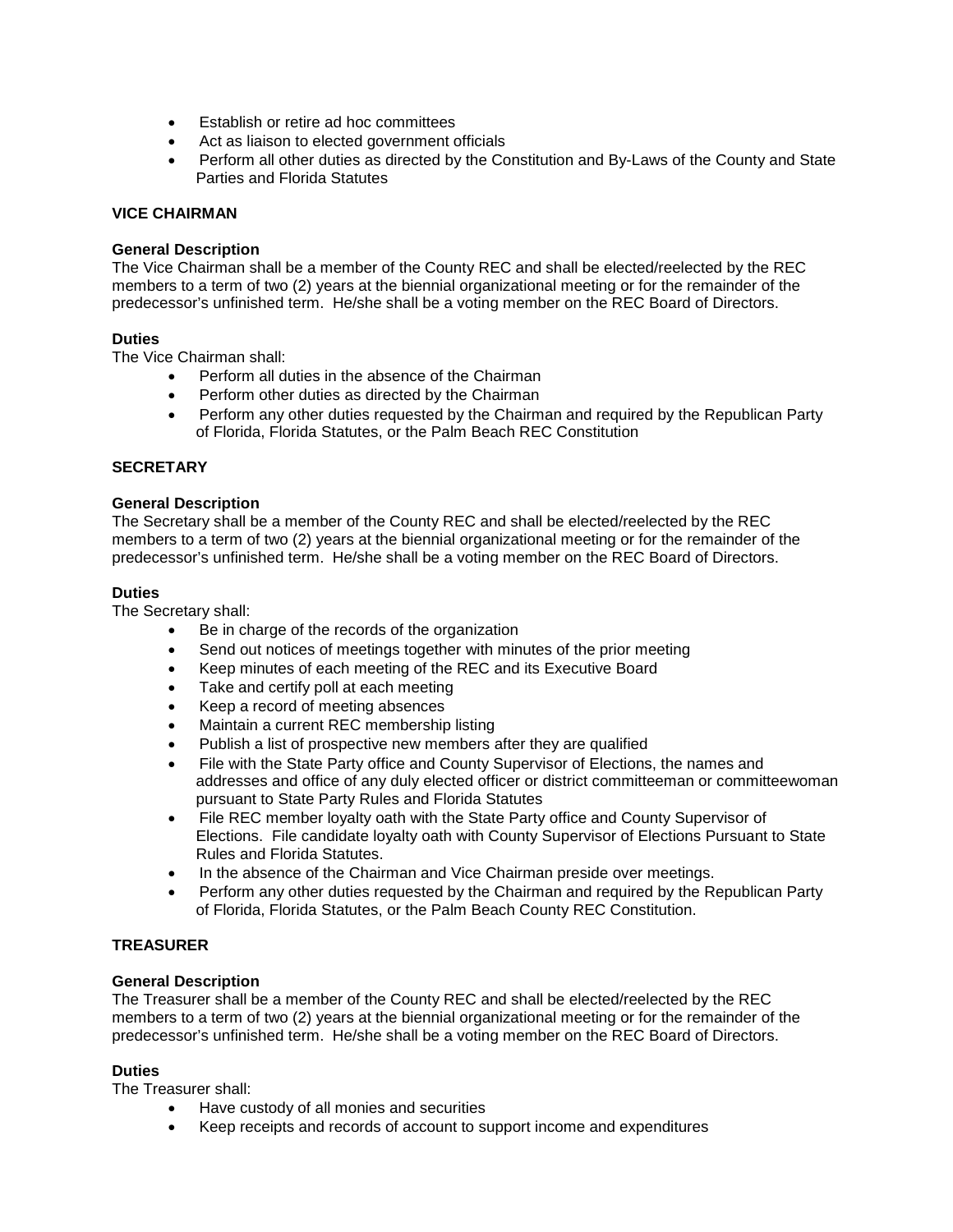- Prepare Quarterly reports of income and expenditures for filing with the state committee within ten (10) days after the end of each calendar quarter pursuant to State Party Rules, and Florida Statutes
- Maintain payroll and tax records of all salaried employees for preparation and filing of required State and Federal returns on a quarterly and annual basis
- Submit all records to an audit team on an annual basis or more frequently if requested
- Prepare a Treasurer's report for submission as requested at meetings
- In the absence of the Chairman, Vice Chairman, and Secretary preside over meetings
- Perform any other duties as requested by the Chairman and required by the Republican Party of Florida, Florida Statutes, or the Palm Beach County REC Constitution

# **COMMITTEE CHAIRMEN**

Committee Chairmen Shall:

- Be responsible for implementing the program of work designated to their committee
- Set regular meeting dates, four times a year being the minimum
- Establish an agenda for each meeting
- Be responsible for the distribution of minutes to the Chairman, Vice Chairman, Assistant Vice Chairman, and committee members

# **RULE 4 – Executive Board of Directors**

The Republican Party Palm Beach County's Board of Directors shall include the following positions:

- 1. **Chairman (Voting)**
- 2. **Vice Chairman (Voting)**
- 3. **Secretary (Voting)**
- 4. **Treasurer (Voting)**
- 5. **State Committeeman (Voting)**
- 6. **State Committeewoman (Voting)**
- 7. **Chairman of the Council of Republican Club Presidents (Voting)**
- 8. **General Counsel (Non-Voting)**
- 9. **Parliamentarian (Non-Voting)**

Additionally the Board of Directors will also be comprised of no less than 4 and no more than 6 additional voting members whose position titles and responsibilities will be at the discretion of the Chairman. The Board of Directors may also include up to 2 additional non-voting positions. The staff of the Republican Party Palm Beach County will serve on the Board of Directors, at the discretion of the Chairman, as non-voting members.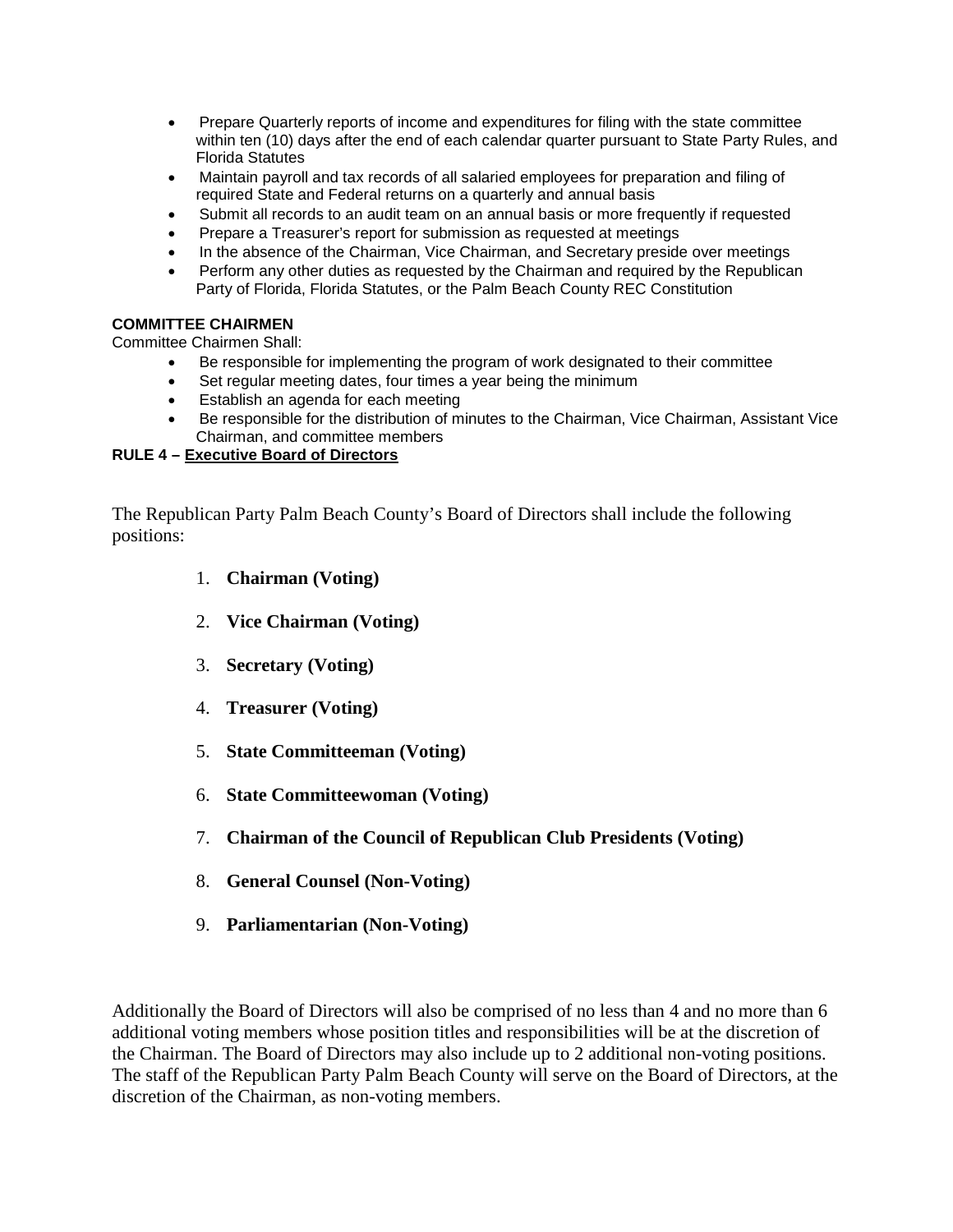The Chairman shall appoint the members to all voting positions of the Board of Directors not specifically cited in this rule and those members shall take office and have full voting rights once appointed. Members appointed by the Chairman are subject to confirmation at the Meeting of the Republican Executive Committee immediately following their appointment.

The terms of all the members of the Executive Board of Directors shall expire at the natural end of the Chairman's term.

Any appointed voting member of the Board of Directors who is absent for 3 meetings in a calendar year will be automatically removed from the Executive Board of Directors.

# **RULE 5 – Rule of Procedure for Filling REC Vacancies**

Prior to filling a vacancy for voting member on the County Executive Committee, the prospective member shall complete an application for membership and must sign the RPOF Loyalty Oath and the Palm Beach County Candidate Loyalty Oath. The application must be accompanied by the written recommendation of a sponsor and seconder who are members of the Executive Committee. The application must be filed at the office of the Palm Beach County Republican Executive Committee by 11:00 AM no less than 14 days prior to the Republican Executive Committee meeting at which the vacancy may be filled. The application must be accompanied by the signed loyalty oaths. NO vacancy may be filled unless the vacancy exists, at the time of and is announced in, the call of the meeting.

# **RULE 6 – Training Requirement for All REC Applicants**

Any person applying to be a member of the Republican Executive Committee of Palm Beach County must attend the REC Member Orientation before they can be voted on by the REC. If an applicant is reapplying within six (6) months of termination of prior service on the REC, this requirement will be waived.

# **RULE 7 – Attendance Requirements for All REC Applicants**

Any person applying to be a member of the Palm Beach County Republican Executive Committee must be in attendance at the meeting he or she will be voted on by the REC. The applicant will need to sign in on an applicants' sign-in sheet to verify his or her attendance. If an applicant does not sign in and attend the REC meeting he or she will not be voted on by the Executive Committee.

# **RULE 8 – Rule of Procedure for Conducting Elections to Fill REC Vacancies**

Voting to fill REC vacancies shall be by ballot distributed at the sign-in table. Once a meeting of the REC has been convened and a quorum established, the Chairman will appoint a teller committee to collect the ballots, count the votes, and announce the results to the membership for any contested election. In the event there is but one candidate to fill a vacancy, the ballot may be dispensed with by a unanimous vote of the membership present and eligible to vote.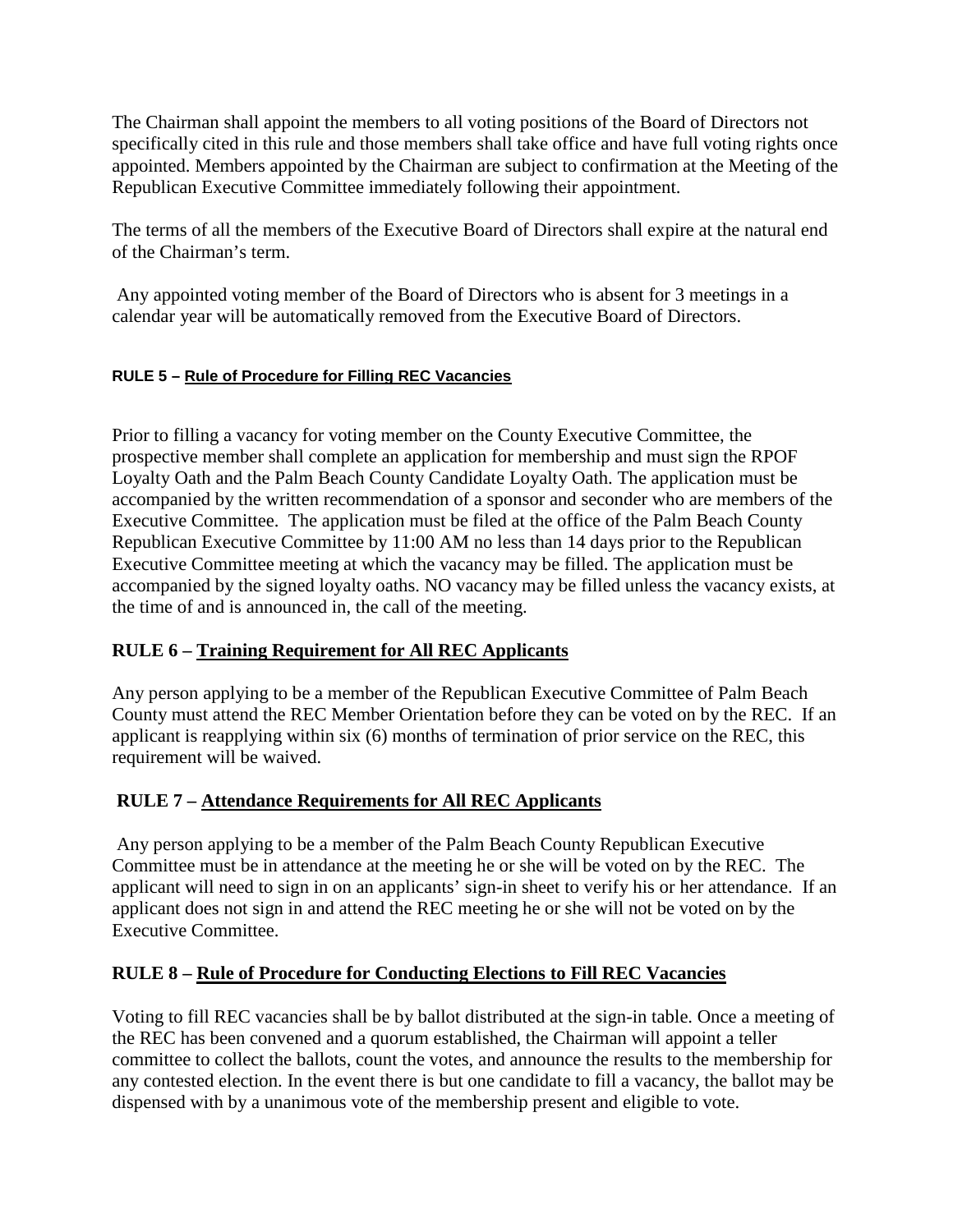# **RULE 9 – Rule of Procedure for Resolutions**

Resolution: A resolution is a statement expressing the opinion, will, position or intent of the REC on an issue of public policy external to the REC.

a) Resolution on Prior Notice

A proposed resolution shall be submitted to the Executive Director or his/her designee for review prior to 60 days of the REC Meeting.

The Board of Directors shall then approve the resolution for placement on the REC's next agenda as a resolution on prior notice, or disapprove it. A Resolution not approved by the Board shall render the proposed resolution to be treated as if it were made without prior notice when presented at the next REC meeting.

A resolution approved by the Board of Directors shall be placed on the next possible agenda of the REC and circulated with the call of the meeting. The resolutions shall be adopted only upon the affirmative vote of two-thirds (2/3) of those in attendance when there is at least a quorum present.

If the proposed Resolution has any amendment passed at the meeting, this amendment shall render the proposed resolution to be treated as if it were made without prior notice.

b) Resolutions without Prior Notice:

A proposed resolution may be submitted in writing at any regular meeting without prior notice; the presenter shall provide adequate copies of the written proposed resolution for all voting members in attendance to receive a copy. The REC must then approve debate and potential consideration of the proposed Resolution vote by a two-thirds (2/3) vote of those REC Members in attendance. If the REC approves consideration and debate regarding the proposed Resolution, then approval of the proposed Resolution shall require 2/3 approval of the entire committee..

c) Resolutions in Conflict with the Party Platform: No resolution, which conflicts with the Platform of the Republican Party of Florida or of the National Republican Party, may come before the Palm Beach County Republican Executive Committee.

## **RULE 10 – Rule of Procedure for Amending the Rules, Policies and Procedures**

# **a) Amendments Proposed by the Board of Directors**

The Board of Directors shall propose amendments to the Rules, Policies & Procedures to the REC as the Board deems necessary. All proposed amendments by the Board shall be placed on the next possible meeting agenda of the REC and circulated with the call of the meeting. The amendment to the Rules shall be adopted by a majority vote of the full REC.

# **b) Amendments Proposed by REC Members with Prior Notice**

A proposed amendment to the Rules, Policies & Procedures made by a member of the REC shall be submitted to the Executive Director or his/her designee for review and shall be acted on by the Board of Directors within 60 days. The REC Member presenting the rule change must be given the opportunity to present either verbally or written the rational for the rule change to the Board of Directors before a vote on said change.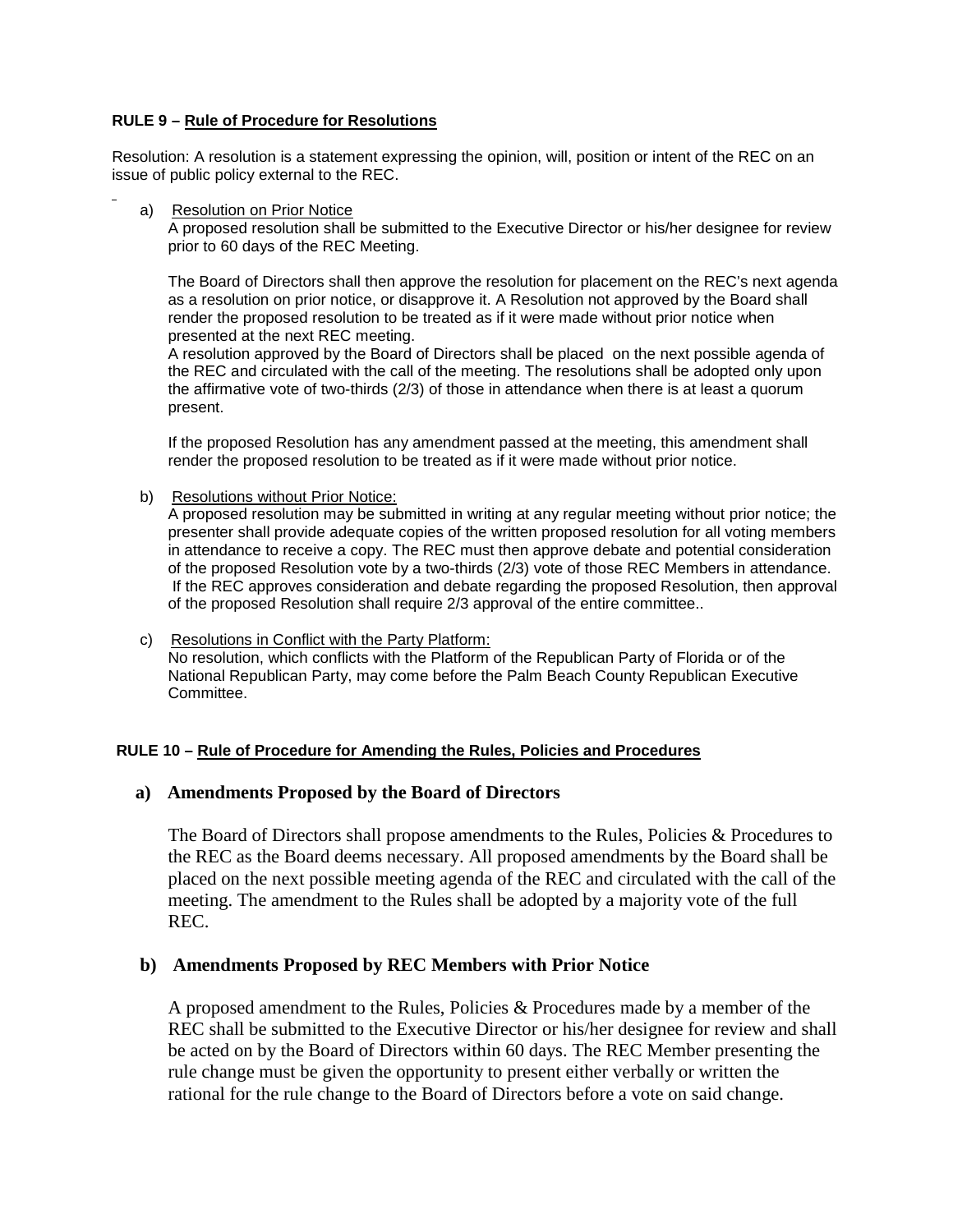The Board of Directors shall then approve the amendment for placement on the REC's next meeting agenda as an amendment with prior notice, or disapprove it. If the amendment is disapproved, it shall not be placed on the agenda but may come before the REC as an amendment without prior notice.

An amendment approved by the Board of Directors shall be placed on the next possible meeting agenda of the REC and circulated with the call of the meeting. The amendment shall be adopted by a majority vote of the full REC. Any motions passed at the meeting of the proposed amendment that substantially or materially alters the object or purpose of the amendment shall render the proposed amendment to be treated as if it were made without prior notice.

# **c) Amendments without Prior Notice**

A proposed amendment to the Rule, Policies & Procedures may be submitted in writing at any regular meeting of the REC without prior notice; the presenter shall provide adequate copies of the written proposed amendment for all persons in attendance to receive a copy. Passage of such proposed amendment shall require the affirmative vote of two-thirds (2/3) of the REC Members present and voting, and shall be the last item under new business on the agenda.

# **RULE 11 – Endorsements**

The Republican Executive Committee may endorse, certify or recommend a Republican candidate in a contested Republican primary, or a registered Republican in a nonpartisan election, or a local Unitary Special/General Election, by either of the two following methods: (1) Upon the affirmative vote of not less than 60% of the County Executive Committee present and voting at a duly called meeting complying with notice requirements set forth below, provided that the number voting to endorse represents a majority of the full committee, or (2) upon the affirmative vote of not less than two-thirds (2/3) of those present and voting at such meeting, provided that a quorum is present at the time the vote is taken. Each announced candidate shall be likewise notified that a vote on endorsement is to be taken and that he or she will be allowed to speak at such meeting in support of or opposition to any proposed endorsement, certification, or recommendation for an office for which he or she is a candidate.

There shall be no less than ten days written notice to each member of the Executive Committee of any meeting at which the vote is to be taken. The written notice shall inform each member of the time, date, place of meeting, and that a vote will be taken to endorse, certify, screen or otherwise recommend one or more Republican candidates for nomination for election. A copy of the notice of the meeting shall be mailed by the County Chairman or other appropriate officer to: Republican Party of Florida, P.O. Box 311, Tallahassee, Florida, 32302.

# **RULE 12 -- ADMINISTRATIVE PROCEDURES**

- Ensure that the Chairman has signed contractor-engagement agreements for all PBC GOP staffing personnel and contractors. This does not include vendors.
- Personal charges should not be made on PBC GOP credit cards.